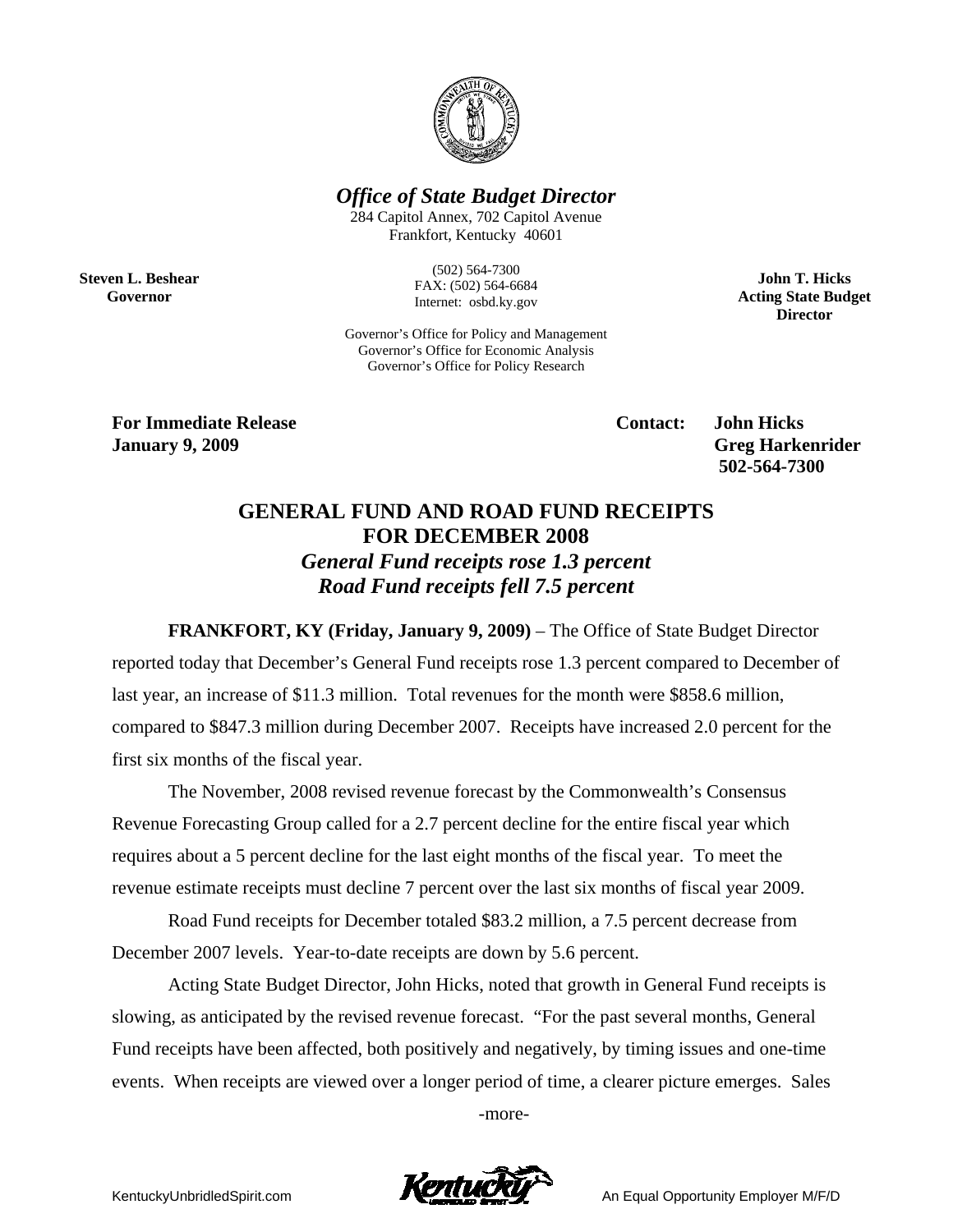tax receipts which are closely tied to economic activity, grew by 3.2 percent in the first quarter but declined by 0.2 percent in the second quarter. The withholding tax component of the individual income tax grew 3.4 percent in the first quarter but only 2.3 percent in the second quarter. With a rapidly slowing economy, we anticipate that our major taxes will begin to decline accordingly".

Among the major accounts:

- Sales and use tax receipts were up 5.0 percent for December, and are up 1.5 percent for the year.
- Corporation income tax receipts grew 7.4 percent, but are down 39 percent for the year.
- Individual income tax collections rose by 2.7 percent on the strength of estimated payments. Withholding fell 3.0 percent.
- Property tax collections fell 22.3 percent due to timing differences.
- Cigarette tax receipts declined by 2.5 percent.
- Coal severance tax receipts increased by 37.9 percent in a continuation of its recent trend.

Road Fund receipts fell 7.5 percent in December with collections of \$83.2 million. Revised Road Fund estimates call for a decline in revenues of 3.4 percent for the fiscal year. Based on year-to-date tax collections, revenues must decrease by 1.2 percent for the remainder of FY09 to meet the estimate. Hicks noted that the performance of the Road Fund was consistent with the outlook predicted last month by the Consensus Forecasting Group. "While motor fuels receipts are showing very modest signs of growth in response to falling gasoline prices, motor vehicle usage tax collections continue to plunge as consumers are unwilling to commit to additional car loan payments in light of their already-tight household budgets and an increasingly uncertain economy".

Among the accounts, motor fuels rose by 3.5 percent. Motor vehicle usage revenue continued its slide, falling 17.6 percent. License and privilege receipts grew 1.1 percent on strength in the weight distance tax.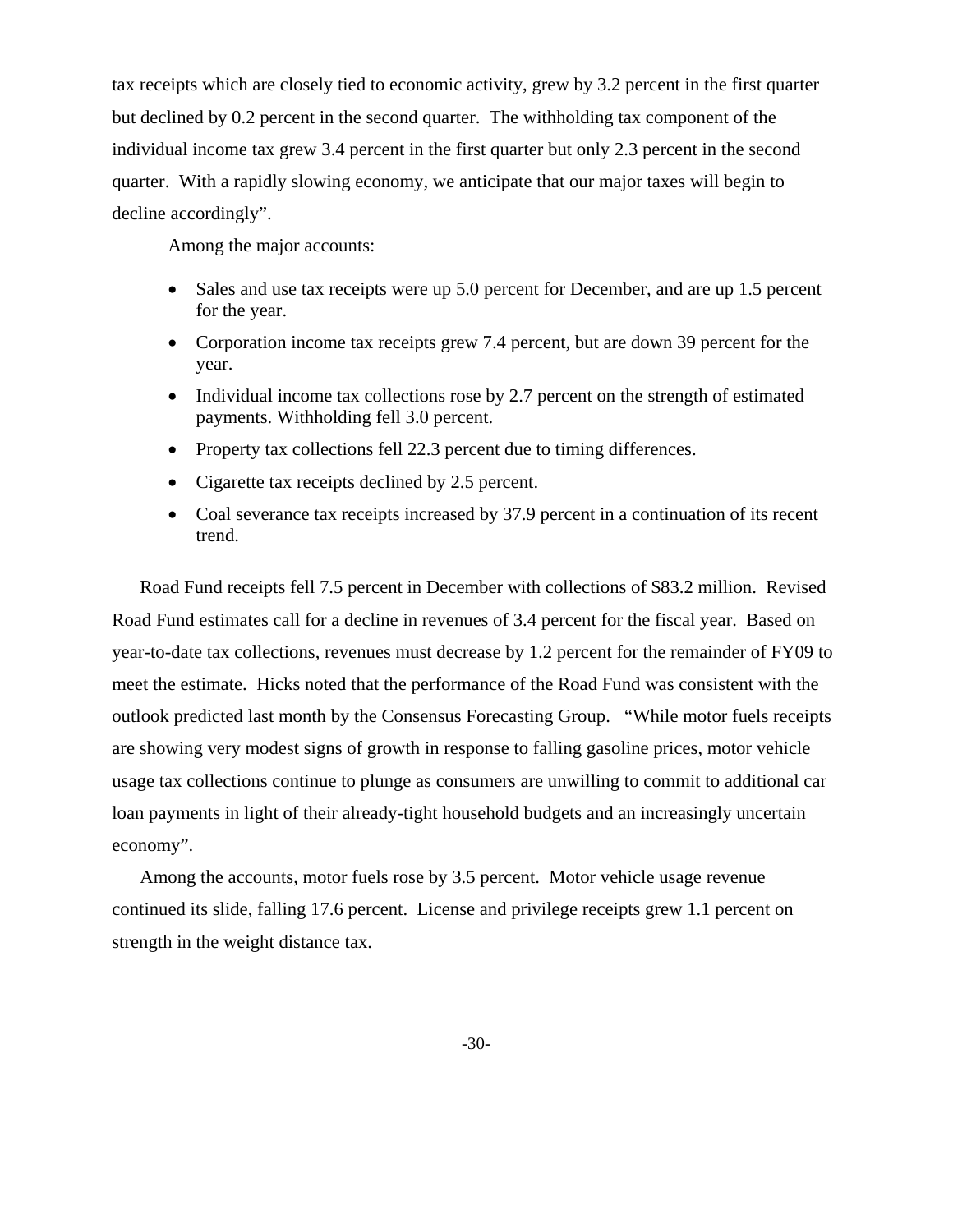#### Volume 48 Number 6

#### **KENTUCKY STATE GOVERNMENT REVENUE 1. GENERAL FUND REVENUE**

|                                                  | <b>DECEMBER</b>        |                        |                           | <b>JULY THROUGH DECEMBER</b> |                        |              |
|--------------------------------------------------|------------------------|------------------------|---------------------------|------------------------------|------------------------|--------------|
|                                                  | 2008                   | 2007                   | % Change                  | FY 2009                      | <b>FY 2008</b>         | % Change     |
| <b>TOTAL GENERAL FUND</b>                        | \$858,594,467          | \$847,264,015          | 1.3%                      | \$4,328,293,412              | \$4,243,331,177        | 2.0%         |
| <b>Tax Receipts</b>                              | \$822,246,951          | \$822,312,949          | 0.0%                      | \$4,175,841,971              | \$4,083,751,820        | 2.3%         |
| Sales and Gross Receipts                         | \$274,843,811          | \$262,794,106          | 4.6%                      | \$1,683,237,924              | \$1,660,666,221        | 1.4%         |
| <b>Beer Consumption</b>                          | 444.597                | 468.491                | $-5.1%$                   | 3,369,932                    | 3,443,065              | $-2.1%$      |
| Beer Wholesale                                   | 3,538,353              | 3,820,423              | $-7.4%$                   | 27,082,448                   | 26,081,766             | 3.8%         |
| Cigarette                                        | 13,059,341             | 13,395,380             | $-2.5%$                   | 80,988,461                   | 84,970,466             | $-4.7%$      |
| <b>Distilled Spirits Case Sales</b>              | 8,163                  | 8,031                  | 1.6%                      | 54,279                       | 51,025                 | 6.4%         |
| <b>Distilled Spirits Consumption</b>             | 793,203                | 797,826                | $-0.6%$                   | 5,341,094                    | 5,129,975              | 4.1%         |
| <b>Distilled Spirits Wholesale</b>               | 2,197,459              | 2,073,961              | 6.0%                      | 13,843,764                   | 12,979,184             | 6.7%         |
| Insurance Premium                                | 3,043                  | (3, 188)               | $---$                     | 40,636,852                   | 41,001,026             | $-0.9%$      |
| Pari-Mutuel                                      | 322,517                | 121,045                | 166.4%                    | 1,947,492                    | 2,121,562              | $-8.2%$      |
| Race Track Admission                             | 55,540                 | 23,949                 | 131.9%                    | 193,657                      | 177,415                | 9.2%         |
| Sales and Use                                    | 246,901,560            | 235,221,038            | 5.0%                      | 1,467,722,393                | 1,446,206,256          | 1.5%         |
| <b>Wine Consumption</b><br>Wine Wholesale        | 202,395                | 215,563                | $-6.1%$<br>$-12.5%$       | 1,175,095                    | 1,158,432<br>5,790,165 | 1.4%<br>5.7% |
| <b>Telecommunications Tax</b>                    | 1,015,537<br>5,583,710 | 1,160,659<br>4,753,381 | 17.5%                     | 6,118,491<br>30,315,118      | 26,942,344             | 12.5%        |
| <b>Other Tobacco Products</b>                    | 718,392                | 737,548                | $-2.6%$                   | 4,448,848                    | 4,613,541              | $-3.6%$      |
|                                                  |                        |                        |                           |                              |                        |              |
| License and Privilege                            | \$47,135,616           | \$40,727,469           | 15.7%                     | \$230,592,997                | \$181,166,109          | 27.3%        |
| Alc. Bev. License Suspension                     | 16,200                 | 22,250                 | $-27.2%$                  | 163,500                      | 433,170                | $-62.3%$     |
| Coal Severance                                   | 25,325,443             | 18,368,105             | 37.9%                     | 148,223,817                  | 110,903,103            | 33.7%        |
| <b>Corporation License</b>                       | 925,087                | 862,613                | 7.2%                      | 4,155,833                    | 3,735,164              | 11.3%        |
| Corporation Organization                         | 15                     | 86,495                 | $-100.0%$                 | 34,065                       | 185,700                | $-81.7%$     |
| <b>Occupational Licenses</b>                     | 12,097                 | 7,298                  | 65.8%                     | 105,223                      | 62,769                 | 67.6%        |
| Oil Production                                   | 596,150                | 866,838                | $-31.2%$                  | 6,272,893                    | 4,384,853              | 43.1%        |
| Race Track License<br><b>Bank Franchise Tax</b>  | 117,825                | 3,210                  | 3570.3%<br>$\overline{a}$ | 298,200                      | 189,785<br>(226, 658)  | 57.1%        |
| <b>Driver License Fees</b>                       | (151, 242)<br>38,579   | 806,405<br>42.300      | $-8.8%$                   | (5,214,080)<br>305,566       | 313,970                | $-2.7%$      |
| <b>Minerals Severance</b>                        | 1,309,912              | 2,343,156              | $-44.1%$                  | 8,221,077                    | 9,928,116              | $-17.2%$     |
| <b>Natural Gas Severance</b>                     | 4,207,178              | 1,652,832              | 154.5%                    | 25,927,924                   | 14,249,899             | 82.0%        |
| <b>Limited Liability Entity</b>                  | 14,738,372             | 15,665,967             | $---$                     | 42,098,978                   | 37,006,239             | 13.8%        |
|                                                  |                        |                        |                           |                              |                        |              |
| Income                                           | \$382,103,581          | \$368,680,532          | 3.6%                      | \$1,900,876,986              | \$1,892,464,419        | 0.4%         |
| Corporation                                      | 78,753,053             | 73,318,787             | 7.4%                      | 164,632,243                  | 271,828,161            | $-39.4%$     |
| Individual                                       | 303,350,528            | 295,361,745            | 2.7%                      | 1,736,244,743                | 1,620,636,258          | 7.1%         |
| Property                                         | \$110,259,767          | \$141,880,608          | $-22.3%$                  | \$319,222,626                | \$304,214,424          | 4.9%         |
| <b>Building &amp; Loan Association</b>           | 0                      | 0                      | $\overline{a}$            | 209,366                      | 93,832                 | 123.1%       |
| General - Real                                   | 68,195,836             | 96,892,600             | $-29.6%$                  | 151,279,234                  | 149,998,530            | 0.9%         |
| General - Tangible                               | 35,948,742             | 43,269,715             | $-16.9%$                  | 118,729,337                  | 112,270,144            | 5.8%         |
| <b>Omitted &amp; Delinquent</b>                  | 1,153,534              | 1,543,845              | $-25.3%$                  | 11,150,021                   | 10,485,846             | 6.3%         |
| <b>Public Service</b>                            | 4,917,884              | 173,971                | 2726.8%                   | 37,227,275                   | 30,848,895             | 20.7%        |
| Other                                            | 43,770                 | 477                    | 9082.8%                   | 627,394                      | 517,178                | 21.3%        |
| Inheritance                                      | \$3,931,098            | \$5,547,950            | $-29.1%$                  | 22,018,343                   | 26,644,818             | $-17.4%$     |
| Miscellaneous                                    | \$3,973,077            | \$2,682,285            | 48.1%                     | \$19,893,095                 | \$18,595,829           | 7.0%         |
| <b>Legal Process</b>                             | 1,693,258              | 1,627,123              | 4.1%                      | 12, 152, 217                 | 12,537,454             | $-3.1%$      |
| T. V. A. In Lieu Payments                        | 2,279,819              | 1,055,161              | 116.1%                    | 7,733,042                    | 6,058,375              | 27.6%        |
| Other                                            | 0                      | 0                      | ---                       | 7,837                        | 0                      |              |
| <b>Nontax Receipts</b>                           | \$36,310,356           | \$25,085,275           | 44.7%                     | \$151,807,746                | \$154,532,449          | $-1.8%$      |
| <b>Departmental Fees</b>                         | 2,486,982              | 2,272,863              | 9.4%                      | 13,664,859                   | 14,393,044             | $-5.1%$      |
| <b>PSC Assessment Fee</b>                        | 5,643                  | 16,946                 | $-66.7%$                  | 9,356,882                    | 10,601,255             | $-11.7%$     |
| Fines & Forfeitures                              | 2,051,933              | 2,100,548              | $-2.3%$                   | 14,294,692                   | 14,404,055             | $-0.8%$      |
| Interest on Investments                          | 232,302                | 127,398                | 82.3%                     | 2,078,927                    | 813,751                | 155.5%       |
| Lottery                                          | 16,500,000             | 16,000,000             | 3.1%                      | 91,500,000                   | 92,261,591             | $-0.8%$      |
| Sale of NO <sub>x</sub> Credits<br>Miscellaneous | 0<br>15,033,496        | 0<br>4,567,520         | ---<br>229.1%             | 0<br>20,912,386              | 0<br>22,058,753        | $-5.2%$      |
|                                                  |                        |                        |                           |                              |                        |              |
| Redeposit of State Funds                         | \$37,159               | (\$134,209)            | ---                       | 643,695                      | 5,046,908              | $-87.2%$     |